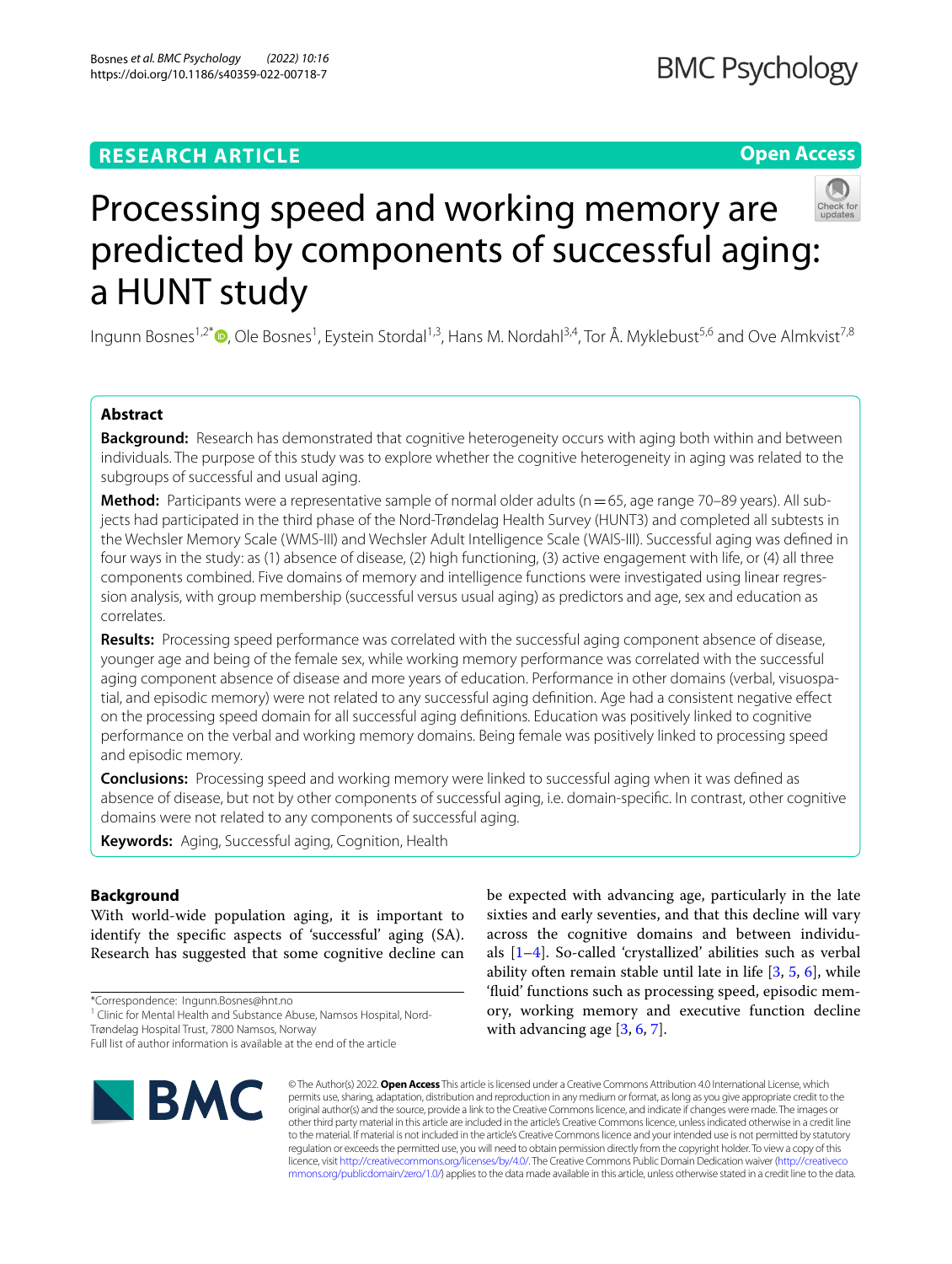Heterogeneity within aging, manifested as increasing diversity of health and functioning among individuals, can be quantitatively described as, or related to, (1) health or the presence of manifest or covert disease, (2) difering degrees of frailty [\[8](#page-7-6)], (3) the presence or absence of life satisfaction, or diverse other factors  $[9]$  $[9]$ . The heterogeneity of aging can also be described using categorical models like the Rowe and Kahn model of SA, in which normally aging older adults are classifed as undergoing 'usual' aging (UA) or SA [[10\]](#page-7-8). SA has been defined as fulflling the criteria for three components: a low probability of disease and disability (component I), high cognitive and physical functioning (component II), and active engagement with life (component III)  $[11, 12]$  $[11, 12]$  $[11, 12]$  $[11, 12]$ . Those who are undergoing UA have some decline in health and increased risk of disease and disability, often seen as typical age-associated functional decline [[13](#page-7-11), [14\]](#page-7-12). In our opinion, the SA model has been important for the growing interest and research on factors related to normal aging. However, the model can be criticized for its weight on diseases and too little focus on layman perspectives [[15\]](#page-7-13) and for not fully appreciating the importance of structural factors for health like income and other factors [[16\]](#page-7-14).

A previous study based on the large population-based Nord-Trøndelag Health Survey (HUNT) showed that the three SA components in the Rowe and Kahn model had only weak correlation with each other [\[17](#page-7-15)]. Similar fndings have been reported in other studies [\[18](#page-7-16), [19](#page-7-17)]. The components can be considered as different aspects of aging or summarized together as an index of frailty. The relatively low correlation between the components means it is important to investigate correlates of both each separate component and the unifed SA construct (all three components fulflled).

In the MacArthur studies of SA, high physical and cognitive functioning was often defned as achieving results in the top one-third in screening tests [\[20,](#page-7-18) [21\]](#page-7-19). However, to our knowledge, Rowe and Kahn have not precisely characterized the defnition of high cognitive functioning across diferent cognitive domains with respect to SA and UA. The difference in cognition between SA and UA subgroups could be general and invariant across combined cognitive domains, or it could be specifc and variable by domain.

The hypothesized differentiation of normal aging into SA or UA according to a general efect across cognitive domains is supported by previous research showing that normal adults can be classifed into subgroups that differ in mean performance across domains  $[22, 23]$  $[22, 23]$  $[22, 23]$  $[22, 23]$ . The alternative concept of domain-specifc diferences is in agreement with the variable cognitive decline seen in diferent domains [\[3](#page-7-2), [6](#page-7-4), [7](#page-7-5), [24\]](#page-7-22). Departing from Cattell's (1963) concepts of fuid and crystallized functioning [\[25](#page-7-23)], it could be hypothesized that individuals classifed as SA or UA difer in a relatively invariant manner across the cognitive domains, i.e., the classifcation is group-related. Or, alternatively, it could be that SA and UA individuals difer not only by group, but also according to variations across domains in a domain-by-group interaction, i.e., the classifcation is domain-related.

This study investigates the associations between cognitive domains, measured by the WMS-III/WAIS-III [\[26](#page-7-24)], and a SA model inspired by the Rowe and Kahn model of SA/UA subgroups in normal aging. It is hoped that the study of potential correlations between performance on these well-established tests and the three components of a modifed Rowe and Kahn model will help to clarify their possible empirical association with cognition. The study is explorative and therefore no specifc hypotheses are set forth, although we generally expect that age has a negative and education has a positive association with cognition. The study investigates whether performance on the WAIS-III and the WMS-III is correlated with classifcation of individuals into the SA and UA subgroups when these are defned based on (a) all three components together or (b) each of the three components separately. To our knowledge, studies relating SA/UA diferentiation to a comprehensive assessment of cognition have not been performed previously. Thus, the study will improve our understanding of the role of cognition in SA.

# **Methods**

## **Participants**

A sample of 65 community-dwelling older adults who had participated in the HUNT3, as well as in a study of intelligence and memory about 2 years later, was recruited to the present study. HUNT is a large population-based epidemiological health survey of all (about 125 000) inhabitants in the county of Nord-Trøndelag in Norway. There have been four phases of the HUNT over the period from 1984 to 2018. The surveys have had a high or acceptable participation rate and data drawn from the samples are therefore able to be extrapolated to the Norwegian population [\[27](#page-7-25)]. All study participants had participated in the HUNT3 (2006–08) as well as in a study of intelligence and memory about two years later [[28\]](#page-7-26). Inclusion criteria for our study were: (1) age 70–89 years, and (2) living near the examination site. Exclusion criteria for our study were similar to those used in the US Standardization studies for WAIS-III/WMS-III [[26\]](#page-7-24). Exclusion criteria included: uncorrected hearing loss, uncorrected visual impairment, current treatment for alcohol or drug dependence, consumption of more than three alcoholic beverages on more than two nights a week, seeing a doctor or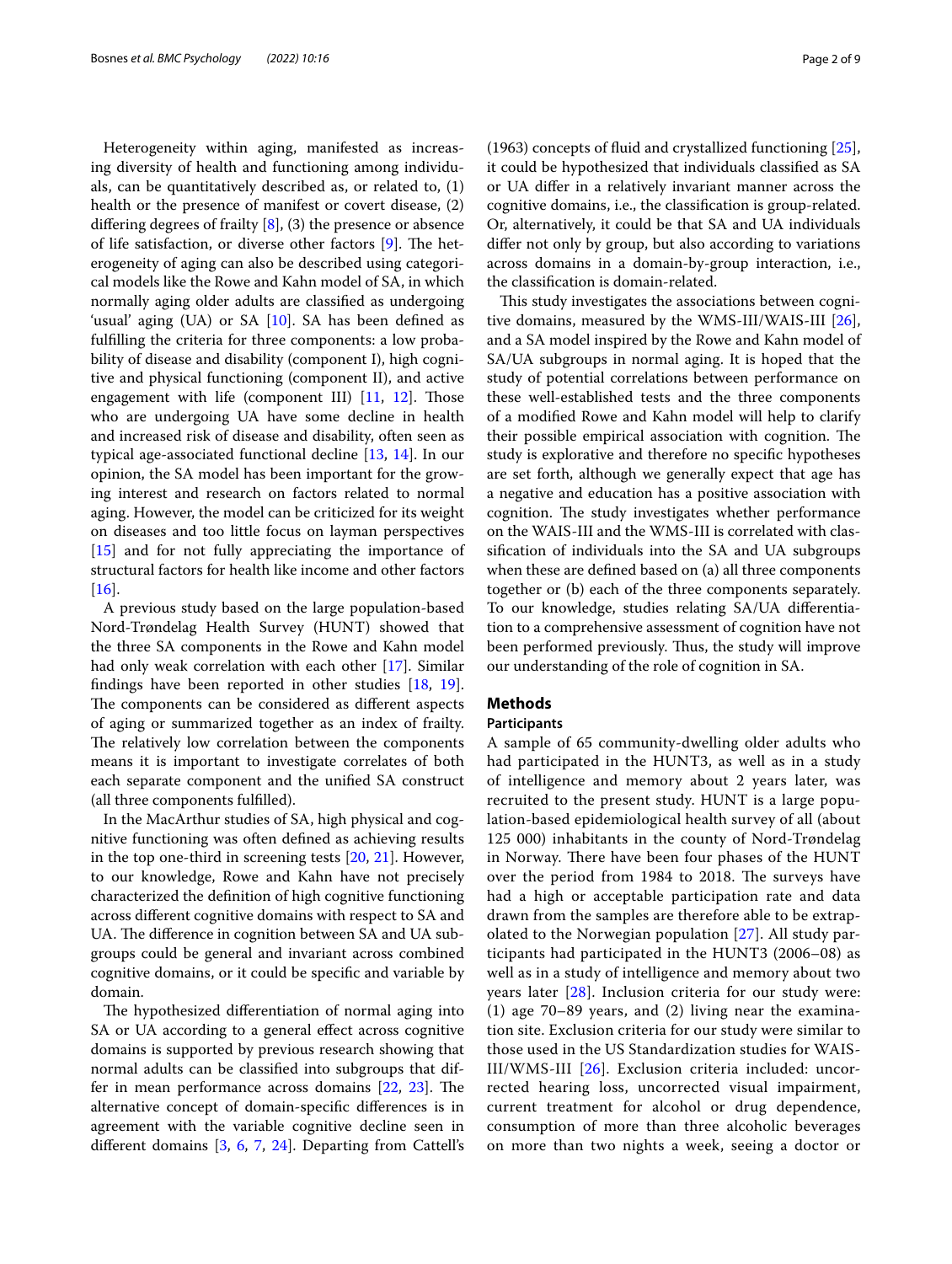<span id="page-2-0"></span>**Table 1** Demographic characteristics of the study sample and the general HUNT3 population

|                                                   | Study sample  | HUNT3        |
|---------------------------------------------------|---------------|--------------|
| N                                                 | 65            | 7975         |
| Age <sup>a</sup> (Mean $\pm$ SD <sup>b</sup> ), y | $77.6 + 5.0$  | $77.0 + 4.9$ |
| Age range, y                                      | $70.0 - 86.6$ | 70.0-89.9    |
| Females (%)                                       | 54            | 55           |
| <b>Education</b>                                  |               |              |
| Elementary school, n (%)                          | 21(32)        | 4232 (53)    |
| High school, n (%)                                | 26(40)        | 1902 (24)    |
| College/university, n (%)                         | 9(14)         | 811 (10)     |
| Missing, n (%)                                    | 9(14)         | 1030 (13)    |

<sup>a</sup> Age on joining the HUNT3

<sup>b</sup> SD, standard deviation

other professional for memory problems or problems with thinking, upper extremity disability, any period of unconsciousness for 5 min or more, head injury resulting in hospitalization for more than 24 h, reporting medical or psychiatric conditions that could potentially afect cognitive functioning (for example stroke, epilepsy, multiple sclerosis, Alzheimer's dementia and more), or currently taking antidepressant, antianxiety, or antipsychotic medication.

Individuals who were 70 years or older, and had complete HUNT3 data on daily functioning, were recruited to the present study. The sample characteristics can be seen in Table [1.](#page-2-0) The sex and age distribution in the study population was comparable to that in the HUNT3 population overall  $(p > 0.1)$ , but the study sample was significantly better educated  $(\chi^2(2)=13.25, p<0.001)$ than the HUNT3 population.

## **Procedure**

Potential participants for the study of intelligence and memory were drawn from the HUNT3 database. They were telephoned consecutively, until at least 20 individuals in each of six age bands (55–64, 65–69, 70–74, 75–79, 80–84, and 85–89 years) gave consent to participate. Before testing, all potential participants underwent a structured clinical interview about current diseases that would make them unsuitable for participation in the study. The interviews revealed that one individual had recently been diagnosed with dementia and another had suffered a cerebral infarction. These two individuals were excluded. From this original sample of 122 individuals 65 individuals who were 70 years or older, and had complete HUNT3 data on daily functioning, were recruited to the present study.

## **The defnition of Successful Aging**

Following the Rowe and Kahn conceptualization and previous research, SA was defned as a three-component construct: (I) absence of major disease, (II) high functioning, and (III) active engagement with life [\[12](#page-7-10), [19,](#page-7-17) [29,](#page-7-27) [30\]](#page-7-28). The classification of participants into the SA or UA groups was based on self-reported health information from the HUNT3 Study. The different components were operationalized as follows:

Absence of major disease (component I) was defned as absence of a self-reported history or presence of any of the following diseases: myocardial infarction, angina pectoris, heart failure, other heart disease, stroke/ brain hemorrhage, chronic bronchitis, emphysema or chronic obstructive pulmonary disease (COPD), diabetes, or cancer; and the absence of depression, defned as a score < 8 on the depression subscale of the Hospital Anxiety and Depression Scale (HADS-D) [\[31,](#page-7-29) [32](#page-7-30)]. A valid rating of HADS-D was defned as fve or more completed items on the HADS-D. For respondents who had answered fve or six items, the completed sum was multiplied by 7/5 or 7/6. This procedure has been used in previous HUNT-related studies [[32](#page-7-30), [33\]](#page-7-31). Absence of disease was coded 1 and presence of disease 0.

High functioning (component II) was defned as being able to perform the following activities independently: walk around indoors on the same floor, go to the toilet, wash themselves, take a bath or shower, dress and undress, go to bed and get up, eat, prepare warm meals, do light house-work (e.g.: wash dishes), do heavier house work (e.g.: wash floors), do the laundry, do the shopping, pay bills, take medicines, go out, and take the bus. Respondents reporting an inability to perform one or more of these activities independently were recorded as having impaired physical functioning. As cognition was studied as a separate factor, cognitive measures were not included in the defnition of component II.

Engagement with life (component III) was described by Rowe and Kahn (1998) as being both actively related to other people and productive in society (i.e. doing paid or unpaid work). Respondents were classifed as being actively engaged with life if they (1) were currently in paid or unpaid work or (2) had gone to a museum/art exhibition, a concert, the theater, a flm, church/chapel, or a sporting event or had participated in community service, a choir, theater work or church work at least once a month over the last six months. All questions had to be answered negatively to be classifed as non-active coded 0.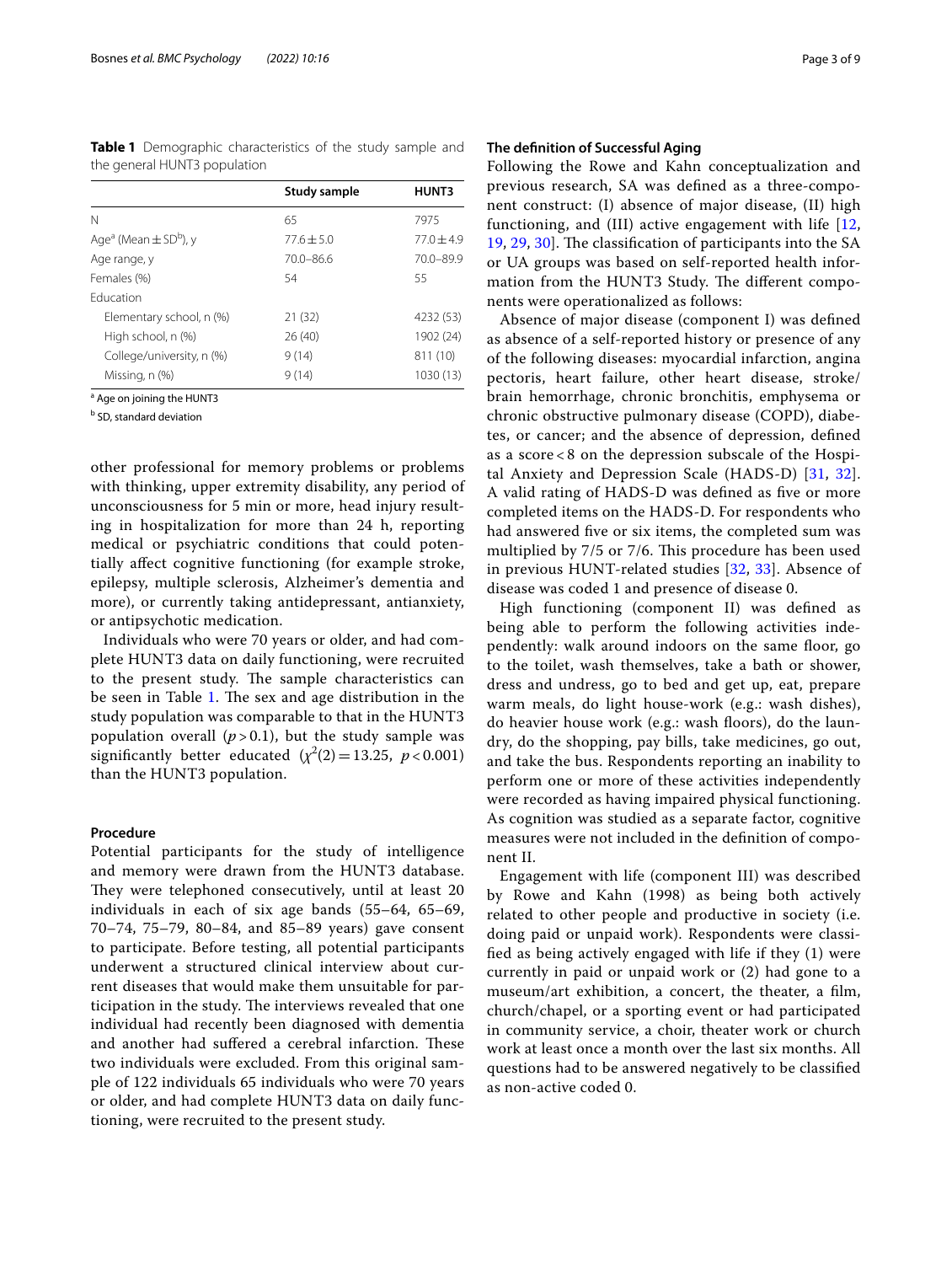#### **Cognitive assessment**

A total of 16 subtests from the WAIS-III/WMS-III related to fve cognitive domains were selected for this study. Eight subtests of the WAIS-III (Picture Completion, Vocabulary, Digit Symbol-Coding, Similarities, Block Design, Matrix Reasoning, Information, and Symbol Search) and eight subtests of the WMS-III (Logical Memory, Verbal Paired Associates, Visual Reproduction, Faces, Family Pictures, Letter-Number Sequencing, Digit Span and Spatial Span) were used in the study. The subtests Vocabulary and Information are tests of crystallized abilities [[34](#page-7-32)], Block Design and Matrix Reasoning are tests of fuid reasoning [[26\]](#page-7-24), while Digit Symbol-Coding and Symbol Search are tests of processing speed. The subtests Logical Memory, Verbal Paired Associates, Visual Reproduction, Faces and Family Pictures are considered as measures of fuid functioning, while Letter-Number Sequencing, Digit Span and Spatial Span can be seen as measures of working memory. All tests were administered and scored according to standardized guidelines [[26](#page-7-24)]. As previous studies on the factor structure of the WMS-III have shown that the immediate and delayed memory tests are highly associated to the same factor [\[35](#page-7-33), [36\]](#page-7-34), only immediate memory subtests were used in this study.

There was a time interval between the HUNT Study and the cognitive testing. Because the time interval between the HUNT3 and the cognitive testing varied across individuals from 1.5 to 3.9 years, individually ageadjusted test results for each objective cognitive test were calculated, using linear regression of the original test result plus time interval x beta for age regression in the whole sample for each test. The age-adjusted scores were used in all analyses.

## **Statistical analysis**

Statistical analyses were performed with STATA version 15.0 software [[37](#page-7-35)]. Descriptive statistics were used to present background information (Table [1](#page-2-0)). Because of the time interval between the HUNT3 and cognitive testing, all cognitive test results were individually age-adjusted to the time that the individual attended the HUNT3 examination. The relationship between each component and age was analysed for the SA and UA subgroups using the Pearson correlation. The cognitive test results were combined to the WAIS-III/WMS-III factor structure by means of one PCA including verbal, visuospatial and processing speed tests and a second PCA including episodic and working memory tests in a sample of normal aging adults 55–90 years of age recruited similarly to the present study (presented in a Additional fle [1:](#page-6-0) Panel A and B). The verbal domain consists of the subtests

Vocabulary, Similarities and Information, the visuospatial domain consists of the subtests Block Design, Matrix Reasoning and Picture Completion, the processing speed domain of the subtests Symbol Digit and Symbol Search, the episodic memory domain consists of the subtests Logical Memory, Visual reproduction, Faces and Family Pictures while the working memory domain consists of the subtests Letter-Number-Sequencing, Digit Span and Spatial Span. The cognitive domains were subjected to a linear regression analysis with group membership (SA or UA) as predictors and age, sex, and years of education as covariates of cognitive domains.

#### **Results**

#### **SA classifcation**

Classifcation of participants into the SA or UA groups was achieved in four ways, either based on all three SA components or on each of the three separate components. When all three components were included in the SA defnition, there were 28 participants in the SA subgroup and 37 in the UA subgroup (43% vs 57%). When SA was defned by component I, absence of disease, there were 41 SA and 24 UA (63% vs 37%); component II, no impairment in daily functioning, there were 56 SA and 9 UA (86% vs 14%); and component III, engagement with life, there were 44 SA and 21 UA (67% vs 32%); see Table [2](#page-4-0).

There were no significant group effects for age  $(p > 0.1)$ , sex distribution ( $p > 0.1$ ) or years of education ( $p > 0.1$ ) for any SA/UA defnition.

# **SA subgroups, age, sex and years of education and the cognitive domains**

The outcome of linear regression analyses for each of the fve cognitive domains with four predictors are presented in Table [3](#page-5-0): (1) subgroups of SA and UA based on four definitions of subgroup membership, (2) age, (3) sex, and (4) years of education.

When the subgroups were defned in terms of the absence of disease component, but not for any other defnition, the diference between groups was signifcant (in favor of SA vs UA) for the processing speed and working memory tests.

Higher education had a signifcant positive efect on verbal function. Neither age, sex nor years of education had a signifcant efect on visuospatial function. Higher age had a signifcant negative efect on processing speed, whereas female sex had a positive effect on processing speed and episodic memory performance. Higher education had a positive efect on working memory performance, whereas neither age nor sex had a signifcant efect on the working memory tests. To summarize, years of education was a signifcant predictor of seven of 20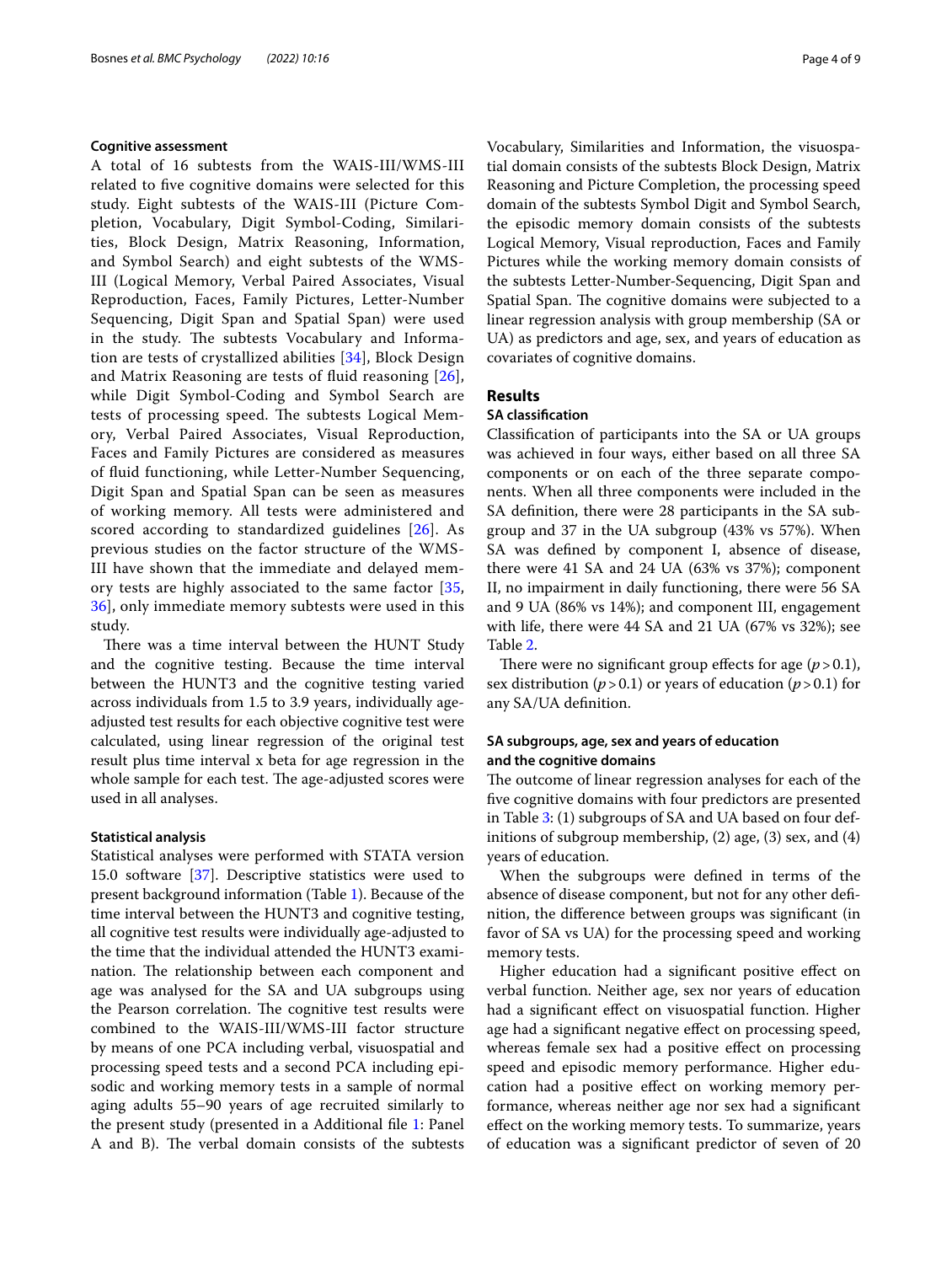<span id="page-4-0"></span>**Table 2** Demographic characteristics for participants after defning group membership (SA vs UA) according to the unifed construct based on all three components or separate components based on health, high daily functioning or engagement with life

| Characteristic                       | SΑ             | UA             |
|--------------------------------------|----------------|----------------|
| All three components                 |                |                |
| n                                    | 28             | 37             |
| Age (Mean $\pm$ SD), years           | $78.8 \pm 5.0$ | $81.2 \pm 5.5$ |
| Female/male, n                       | 17/11          | 18/19          |
| Education (Mean $\pm$ SD), years     | $9.7 \pm 2.2$  | $10.0 \pm 2.8$ |
| Absence of disease criteria          |                |                |
| n                                    | 41             | 24             |
| Age (Mean $\pm$ SD), years           | $81.5 \pm 5.2$ | $79.5 \pm 5.4$ |
| Female/male, n                       | 23/18          | 12/12          |
| Education (Mean $\pm$ SD), years     | $9.9 \pm 2.4$  | $9.8 \pm 2.8$  |
| High functioning criteria            |                |                |
| n                                    | 56             | 9              |
| Age (Mean $\pm$ SD), years           | $79.8 \pm 5.4$ | $82.9 \pm 4.9$ |
| Female/male, n                       | 31/25          | 4/5            |
| Education (Mean $\pm$ SD), years     | $10.0 \pm 2.6$ | $8.9 \pm 2.2$  |
| <b>Engagement with life criteria</b> |                |                |
| n                                    | 44             | 21             |
| Age (Mean $\pm$ SD), years           | $79.9 \pm 5.3$ | $80.9 \pm 5.7$ |
| Female/male, n                       | 24/20          | 11/10          |
| Education (Mean $\pm$ SD), years     | $9.9 \pm 2.6$  | $9.7 \pm 2.5$  |

SA, 'successful' aging; UA, 'usual' aging

outcomes, age was a signifcant predictor of cognitive function in four of 20 outcomes, sex in eight of 20 outcomes, while subgroup was a signifcant predictor in two of 20 outcomes. The majority of the significant effects were observed in the processing speed, working memory and episodic memory domains, while signifcant efects were lacking in the visuospatial domain.

# **Discussion**

In this study, we explored the extent to which cognitive heterogeneity in normal aging was related to SA and UA (inspired by the Rowe and Kahn SA model). The most important results were that processing speed and working memory results were associated to the SA and UA subgroups when the latter were defned by the criterion related to absence of disease, whereas verbal, visuospatial, and episodic memory abilities were not signifcantly predicted by the SA and UA subgroups for any defnition. This means that there was a selective cognitive domainrelated group diference rather than a general group difference, which suggests that the SA components are diferently associated with cognitive function. Further, our fndings support the statement by Rowe and Kahn

(1998) that "physical and mental abilities are substantially independent of each other". The findings also support our opinion that each of the SA criteria should be studied both by itself and in combination with the others.

# **Cognitive domains and SA/UA**

When SA was defned as absence of disease, we found a signifcant diference in cognitive ability between the SA and UA subgroups when it comes to processing speed and working memory performance. The absence of disease component included cardiovascular diseases, diabetes, COPD, cancer and depression. Cardiovascular disease and depression are related to cognitive decline [[4\]](#page-7-1), and better cognitive performance could therefore be expected by being SA. Processing speed is well-known from previous research to be sensitive to cognitive aging [[38\]](#page-8-0) and has been proposed as a possible common underlying factor of cognitive aging  $[39, 40]$  $[39, 40]$  $[39, 40]$  $[39, 40]$ . The relation to cognition may be either through a direct link or it may be mediated through underlying risk factors and lifestyles. Cardiovascular disease (included in the disease component) have been shown to share common risk factors with dementia, and even though processing speed is a function sensitive to aging, cardiovascular risk factors and cardiovascular disease might accelerate the cognitive decline [[41](#page-8-3), [42\]](#page-8-4), while absence of cardiovascular disease or other chronic diseases have been related to less risk of cognitive decline [\[38](#page-8-0)].

Working memory involves short-term storage and manipulation of information involved in diverse cognitive activities. Our result is in line with theories of memory, where working memory is considered to be of crucial importance for learning and memory [\[43](#page-8-5)]. Possibly this mental capacity is also essential for carrying out activities in daily life, particularly activities that require mental operations like divided attention, planning and keeping track. This line of thinking is supported by a study of diferent measures of working memory in the WAIS-IV, which reported that measures requiring higher active control (like Letter-Number Sequencing) were most strongly related to general cognition in older adults [\[44](#page-8-6)]. Therefore, working memory seems to be an important factor for general cognition, i.e. intelligence and intellectual efficiency across aging  $[45]$  $[45]$ . Intelligence is known to be a powerful predictor of future health and mortality  $[46]$  $[46]$  $[46]$ . This knowledge supports the present finding that working memory performance was associated with the absence of disease component.

When SA was defned as high functioning, we found no signifcant group diferences between the SA or UA subgroups in cognitive performance. Possibly the result is related to the exclusion criteria, as seriously impaired daily functioning would have resulted in exclusion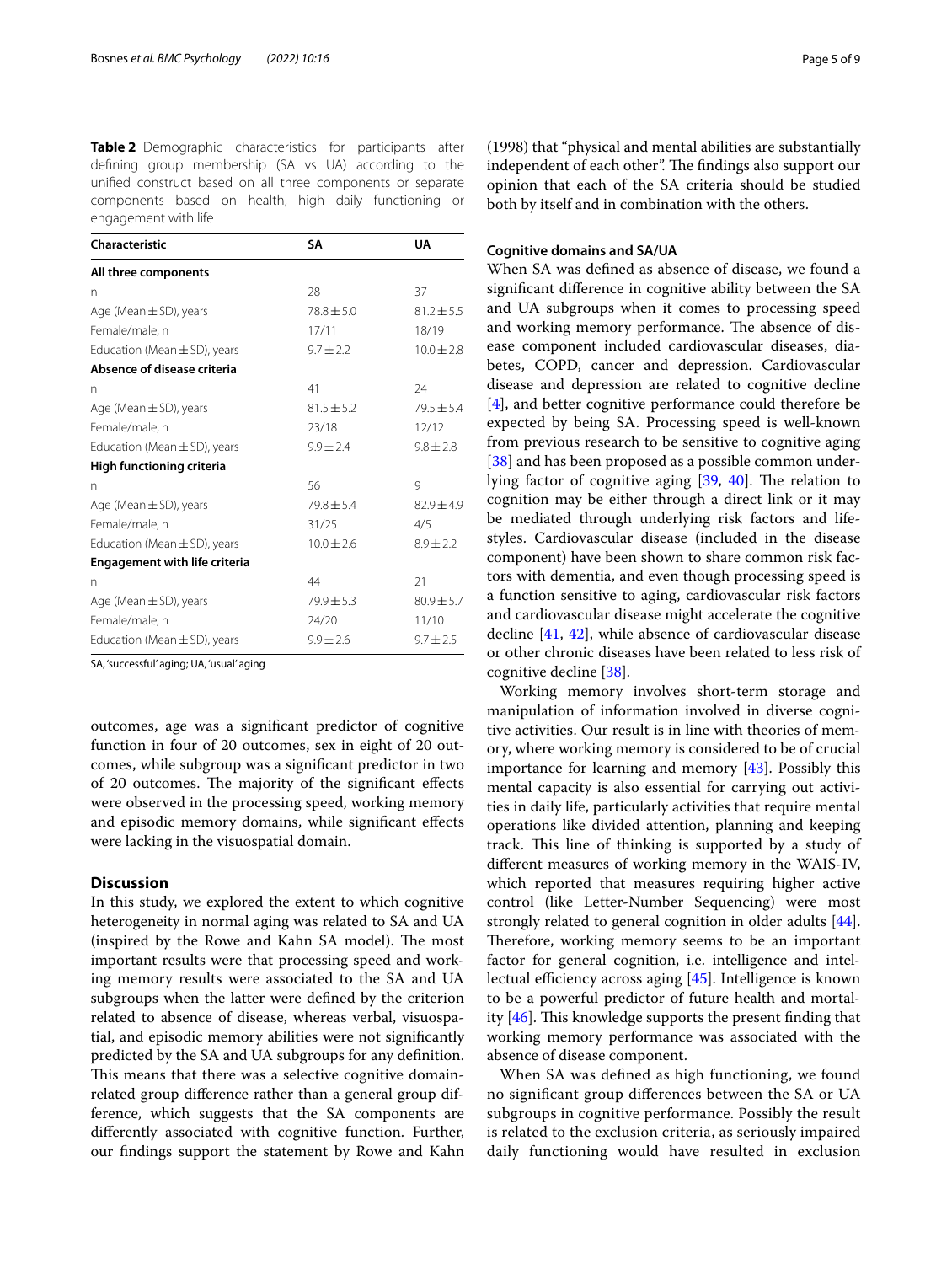| <b>Domain</b>    | All three components combined<br>Beta (95% CI), p value | Component I,<br>Absence of disease<br>Beta (95% CI), p value | Component II,<br><b>High functioning</b><br>Beta (95% CI), p value | Component III,<br>Active engagement<br>Beta (95% CI), p value |
|------------------|---------------------------------------------------------|--------------------------------------------------------------|--------------------------------------------------------------------|---------------------------------------------------------------|
| Verbal function  |                                                         |                                                              |                                                                    |                                                               |
| <b>SA</b>        | $-0.19$ ( $-0.58$ , 0.20)                               | $-0.36(-0.74, 0.03)$                                         | $-0.37(0.93, 0.19)$                                                | $0.13 (-0.27, 0.53)$                                          |
| Age              | $0.00 (-0.03, 0.04)$                                    | $0.00 (-0.03, 0.04)$                                         | $0.00 (-0.03, 0.04)$                                               | $0.01 (-0.03, 0.05)$                                          |
| Sex              | $0.19(-0.21, 0.59)$                                     | $0.18 (-0.21, 0.57)$                                         | $0.17 (-0.22, 0.57)$                                               | $0.22 (-0.17, 0.62)$                                          |
| Education        | $0.25(0.17, 0.33)$ ***                                  | $0.26(0.18, 0.33)$ ***                                       | $0.27(0.18, 0.34)$ ***                                             | $0.26(0.18, 0.33)$ ***                                        |
| Visuospatial     |                                                         |                                                              |                                                                    |                                                               |
| SA               | $-0.06$ ( $-0.58$ , 0.47)                               | $0.02 (-0.51, 0.55)$                                         | $0.04 (-0.71, 0.79)$                                               | $0.08 (-0.46, 0.61)$                                          |
| Age              | $-0.01$ ( $-0.07, 0.04$ )                               | $-0.01$ ( $-0.06, 0.04$ )                                    | $-0.01$ ( $-0.06$ , 0.04)                                          | $-0.01$ ( $-0.06$ , 0.04)                                     |
| Sex              | $0.45 (-0.09, 0.98)$                                    | $0.46 (-0.08, 0.99)$                                         | $0.46 (-0.08, 1.00)$                                               | $0.46 (-0.07, 0.99)$                                          |
| Education        | $-0.05$ ( $-0.16$ , 0.05)                               | $-0.05$ ( $-0.16$ , 0.05)                                    | $-0.05$ ( $-0.16$ , 0.05)                                          | $-0.05$ ( $-0.16$ , 0.05)                                     |
| Processing speed |                                                         |                                                              |                                                                    |                                                               |
| SA               | 0.35(0.00, 0.70)                                        | $0.39(0.05, 0.74)^*$                                         | $0.43 (-0.07, 0.93)$                                               | $0.11 (-0.25, 0.47)$                                          |
| Age              | $-0.05$ ( $-0.08$ , $-0.01$ )**                         | $-0.05$ ( $-0.08$ , $-0.02$ )**                              | $-0.05$ ( $-0.08$ , $-0.02$ )**                                    | $-0.06$ ( $-0.09$ , $-0.02$ )**                               |
| Sex              | $-0.67$ (-1.02, -0.31)***                               | $-0.68$ ( $-1.03$ , $-0.34$ )***                             | $-0.67$ (-1.03, -0.32)***                                          | $-0.72$ (-1.08, -0.36)***                                     |
| Education        | $0.02 (-0.05, 0.09)$                                    | $0.02 (-0.05, 0.09)$                                         | $0.01 (-0.06, 0.08)$                                               | $0.02 (-0.05, 0.09)$                                          |
| Episodic memory  |                                                         |                                                              |                                                                    |                                                               |
| <b>SA</b>        | $0.04 (-0.37, 0.46)$                                    | $-0.23$ ( $-0.64$ , 0.19)                                    | $0.17 (-0.43, 0.76)$                                               | $0.21 (-0.21, 0.63)$                                          |
| Age              | $-0.03 (-0.07, 0.02)$                                   | $-0.03(-0.07, -0.01)$                                        | $-0.02$ ( $-0.06$ , $-0.02$ )                                      | $-0.02$ ( $-0.06$ , 0.01)                                     |
| Sex              | $-0.48$ ( $-0.90$ , $-0.05$ )*                          | $-0.51(-0.93, -0.09)^{*}$                                    | $-0.47$ ( $-0.89$ , $-0.04$ )*                                     | $-0.47$ ( $-0.89$ , $-0.06$ )*                                |
| Education        | $0.03 (-0.05, 0.12)$                                    | $0.03 (-0.05, 0.12)$                                         | $0.03 (-0.05, 0.11)$                                               | $0.03 (-0.05, 0.12)$                                          |
| Working memory   |                                                         |                                                              |                                                                    |                                                               |
| <b>SA</b>        | $0.28 (-0.11, 0.67)$                                    | $0.40(0.02, 0.79)$ *                                         | $0.22 (-0.35, -0.78)$                                              | $0.15 (-0.26, 0.55)$                                          |
| Age              | $-0.00 (-0.04, 0.04)$                                   | $-0.00$ ( $-0.04$ , 0.04)                                    | $-0.01$ ( $-0.04$ , 0.03)                                          | $-0.01$ ( $-0.05, 0.03$ )                                     |
| Sex              | $0.24 (-0.16, 0.64)$                                    | $0.24 (-0.16, 0.62)$                                         | $0.22 (-0.19, 0.62)$                                               | $0.20 (-0.20, 0.60)$                                          |
| Education        | $0.09(0.01, 0.17)$ *                                    | $0.09(0.01, 0.16)$ *                                         | $0.08 (-0.00, 0.16)$                                               | $0.08(0.00, 0.16)$ *                                          |

<span id="page-5-0"></span>**Table 3** Outcome of linear regression analysis on five cognitive domains as dependent variable and the SA constructs as predictors and age, sex and years of education as correlates

Signifcant efects (*p*<0.05), 95% CI and beta weights are presented in bold type. \**p*<0.05; \*\**p*<0.01; \*\*\**p*<0.001

from the study and as a result few individuals reported impaired functioning. Rowe and Kahn (1998) suggested that a combination of three criteria represented SA most fully. However, our fndings suggest that the components are relatively independent of each other and they appear to measure diferent aspects of health in normal aging. This is in line with previous research showing a low correlation between the components [[17](#page-7-15)[–19](#page-7-17)].

When the defnition of SA and UA was based on engagement with life, there were no signifcant diferences between the subgroups with respect to cognitive functioning. Social engagement measured as frequency of social activity and social support has previously been linked to global cognition [[47](#page-8-9)], which was a summary measure of subtests of episodic memory, semantic memory, working memory, perceptual speed and visuospatial ability. However, we found no relation between SA based on engagement in life and cognitive function in this study.

Finally, the Rowe and Kahn concept of SA is categorical and it has been suggested that the concept should be enlarged by including comprehensive subjective aspects of aging well [\[9](#page-7-7), [48](#page-8-10)] in addition to the three suggested components. A recent study examining five different SA models found that a model containing a range of SA criteria (14 medical conditions; ADL ability; cognitive health; well-being; social engagement) ft the model better and had a better construct validity than a purely biomedical construct or a purely psychosocial construct. Both that study and ours (see below) made it clear that aging is a signifcant factor in addition to the three SA components.

# **Sensitive cognitive domains**

The most sensitive cognitive domains related to SA/UA were processing speed and working memory. This indicates a selective vulnerability of cognition in the SA and UA subgroups, which may be related to brain health and integrity  $[49]$  $[49]$  $[49]$ . The selection criteria for our study were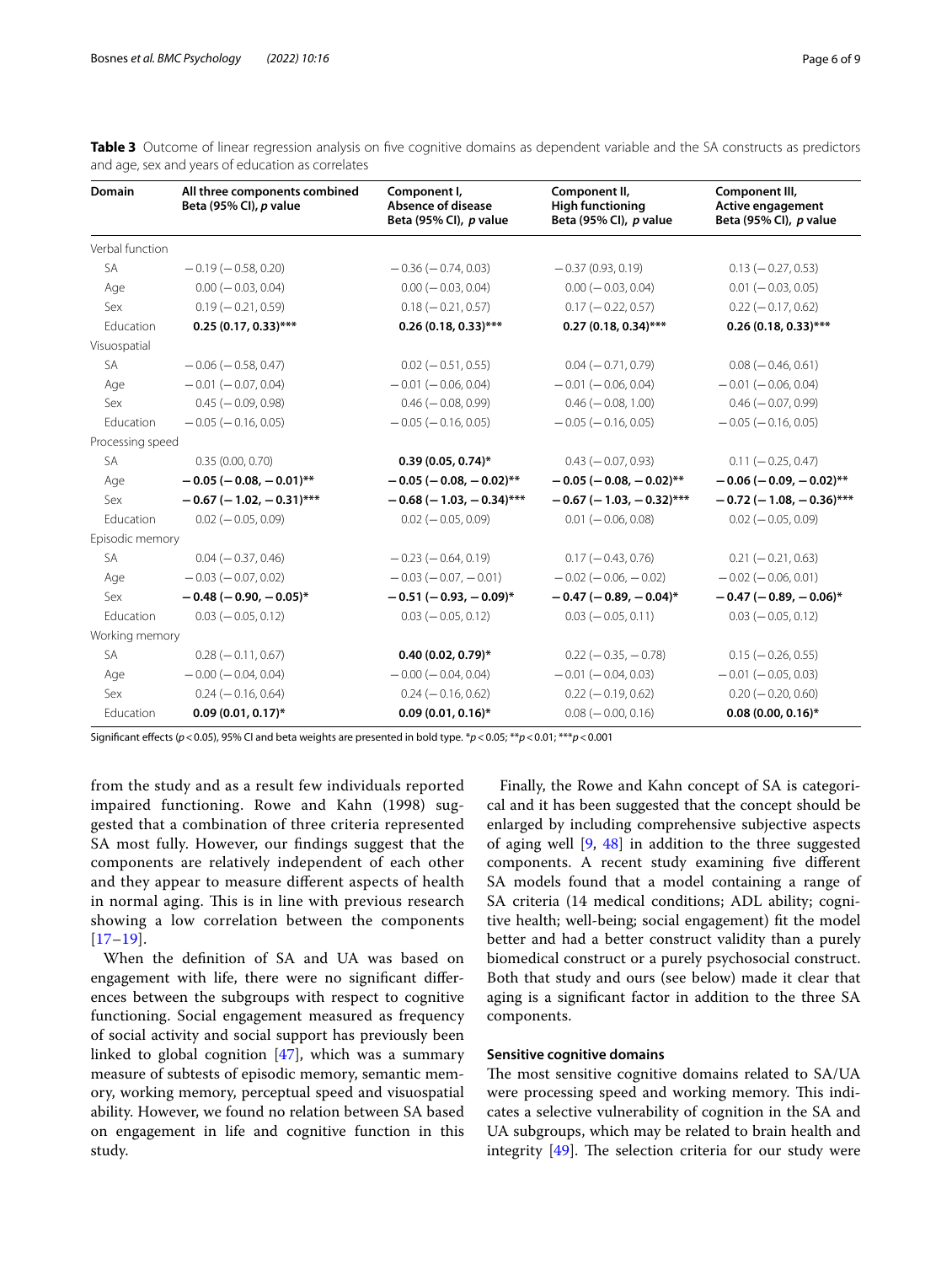intended to exclude individuals with conditions that could afect cognition. However, this does not rule out that some of the individuals classifed as belonging in the UA subgroup in this study have had incipient cardiovascular disease [\[50,](#page-8-12) [51](#page-8-13)] and other categories of incipient disease [\[52](#page-8-14)].

In contrast to the signifcant diference between the SA and UA groups in the processing speed and working memory domains, there were no diferences in the other domains for any of the four defnitions of SA and UA. The finding that verbal function was preserved or even higher with advancing age, demonstrates that there are age-insensitive cognitive functions. That performance in verbal functions like vocabulary and general knowledge resist the efects of aging well is well known from previous research [\[3](#page-7-2), [5,](#page-7-3) [6](#page-7-4)].

Visuospatial cognition seems to represents a separate category of cognitive function, as there were no groupbased diferences in visuospatial cognition or efects due to age, sex or education.

#### **General factors infuencing cognitive aging**

There was a positive effect of education on verbal function and working memory for most SA/UA defnitions. There was also a positive effect of female sex on episodic memory and processing speed. There was, as expected, a negative effect of age on processing speed  $[53]$  $[53]$ . The efect of age did not depend on the defnition of SA and UA, but could have been caused by other factors. In a recent study on biological aging, it was suggested that aging occurs on many levels including basic biological (for instance DNA changes), physiological, cognitive and functional processes, with varying trajectories across ages  $[54]$  $[54]$ . This suggests that basic biological processes should perhaps be added to the Rowe and Kahn components in order to more fully understand the diferences between SA and UA.

#### **Strengths and limitations**

The main strength of this study is that it is one of few studies that have investigated the effects between the subgroups of normal aging (SA and UA) and a comprehensive assessment of cognitive performance. Another strength is that fve cognitive domains were assessed by using many tests from the WAIS-III and the WMS-III, which are well validated cognitive measures, while previous studies typically used screening tests or short test batteries. Thirdly, the sample was recruited from a large population-based survey of health and lifestyle. Fourthly, strict exclusion criteria were used and it is unlikely that individuals with pathological aging were included.

However, several limitations should also be noted. Firstly, the statistical power was sufficient, but was at

the low end with regard to detecting signifcant efects. Secondly, a prospective cross-sectional design was used, giving a snapshot rather than a true picture of changes in aging; hence, no causal inferences can be drawn. Thirdly, individuals in our sample had to fulfll the inclusion criteria of the cognitive assessment study, which required adequate physical functioning and may have led to a higher proportion of SA in the sample than in the general population. Fourthly, there was a gap between classifcation into SA or UA groups and assessment of cognition and memory. However, to minimize the associated risk, the cognitive test results were age-adjusted to the time point of the HUNT3, prior to analysis.

# **Conclusions**

The main finding was that processing speed and working memory were signifcantly associated with the SA component absence of disease. This effect was domainspecific and related to fluid cognition. This may be a step forward in understanding the role of cognition in SA. However, age, sex and education were the predominant correlates of high cognitive function compared to the components.

#### **Abbreviations**

HADS-D: The Hospital Anxiety and Depression Scale, depression subscale; HUNT3: The third phase of the Nord-Trøndelag Health Survey; SA: Successful aging; UA: Usual aging; WAIS-III: The Wechsler Adult Intelligence Scale, third edition; WMS-III: The Wechsler Memory Scale, third edition.

## **Supplementary Information**

The online version contains supplementary material available at [https://doi.](https://doi.org/10.1186/s40359-022-00718-7) [org/10.1186/s40359-022-00718-7](https://doi.org/10.1186/s40359-022-00718-7).

<span id="page-6-0"></span>**Additional fle 1. Panel A.** Rotated component matrix for eight WAIS-III cognitive tests (panel A). Loadings > 0.60 are in bold type. **Panel B.** Rotated component matrix for eight WMS-III memory tests (panel B). Loadings > 0.60 are in bold type.

#### **Acknowledgements**

The Nord-Trøndelag Health Study (HUNT) is a collaboration between HUNT Research Centre (Faculty of Medicine and Health Sciences, Norwegian University of Science and Technology NTNU), Trøndelag County Council, Central Norway Regional Health Authority, and the Norwegian Institute of Public Health.

#### **Authors' contributions**

OA, IB, and OB designed the study. OB carried out the cognitive tests (WAIS-III/ WMS-III). OA and TM was responsible for the statistical design and TM carried out the statistical analyses. IB had main responsibility for the manuscript. All authors read and approved the fnal manuscript.

# **Funding**

This work is funded by a PhD scholarship from the Liaison Committee between the Central Norway Health Authority and the Norwegian University of Science and Technology (NTNU) to IB. The funder had no role in study design, data collection or analysis, decision to publish, or preparation of the manuscript.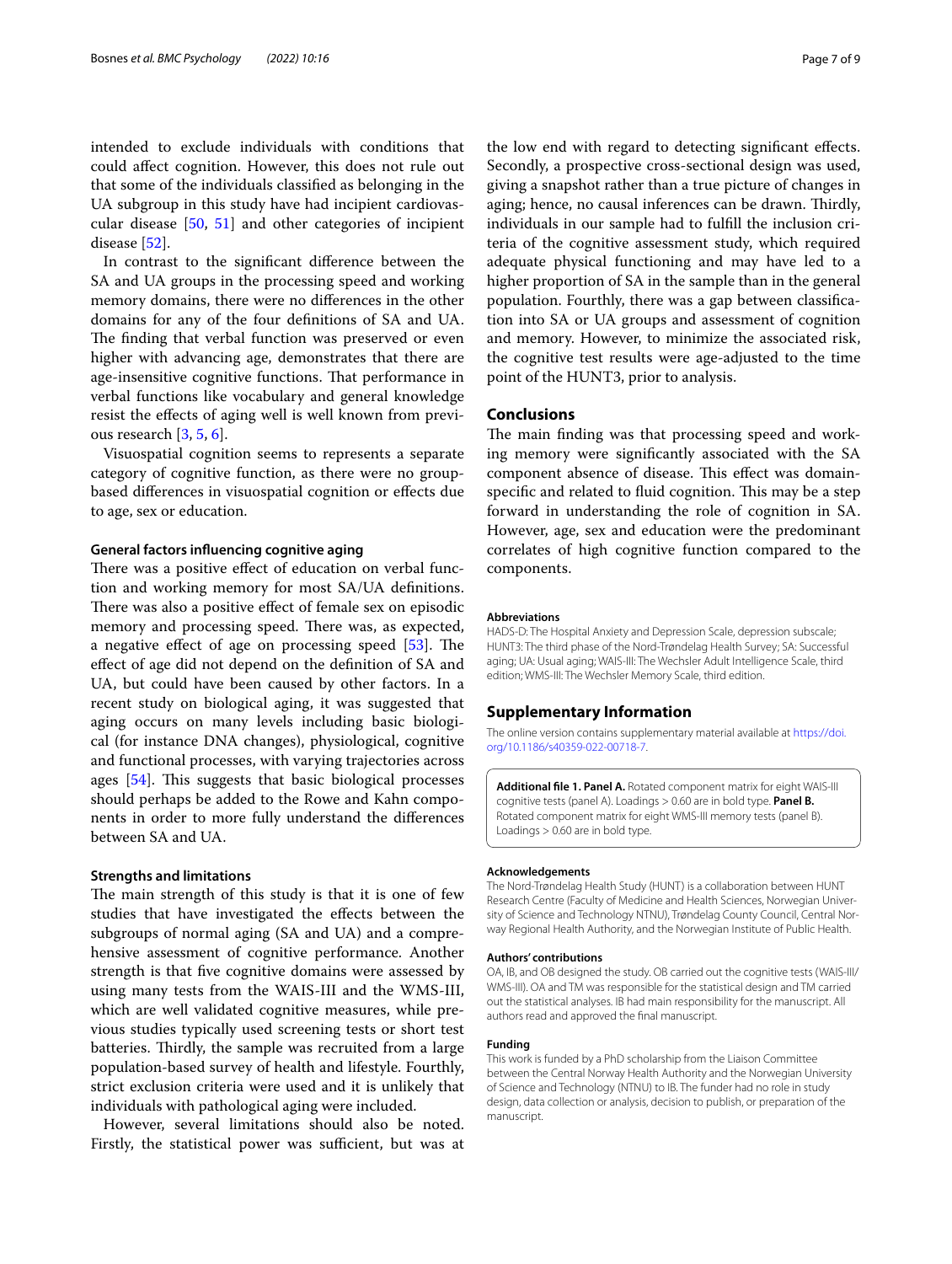#### **Availability of data and materials**

The public sharing of the data set used in this study has been restricted by the Regional Committees for Medical and Health Research Ethics (post@ helseforskning.etikkom.no) in accordance with Norwegian law, as HUNT survey (<http://www.hunt.no>) participants have not given consent to the public sharing of their data. The data are therefore available upon appropriate request to the Data Access Committee at the HUNT Research Centre (email: hunt@medisin.ntnu.no).

## **Declarations**

#### **Ethics approval and consent to participate**

This study was approved by the Regional Committee for Medical and Health Research Ethics (REC no 2013/1116). All participants were volunteers and signed an informed consent form.

#### **Consent for publication**

Not applicable.

#### **Competing interests**

The authors declare that they have no competing interests.

#### **Author details**

<sup>1</sup> Clinic for Mental Health and Substance Abuse, Namsos Hospital, Nord-Trøndelag Hospital Trust, 7800 Namsos, Norway. <sup>2</sup> Department of Psychology, Norwegian University of Science and Technology (NTNU), Trondheim, Norway. <sup>3</sup> Department of Mental Health, Norwegian University of Science and Technology (NTNU), Trondheim, Norway. <sup>4</sup> Division of Mental Health, St. Olavs Hospital, Trondheim University Hospital, Trondheim, Norway. <sup>5</sup> Department of Registration, Cancer Registry Norway, Oslo, Norway. <sup>6</sup> Department of Research and Innovation, Møre and Romsdal Hospital Trust, Ålesund, Norway. <sup>7</sup> Department of Psychology, Stockholm University, Stockholm, Sweden. <sup>8</sup> Department of Neurobiology, Care Sciences and Society, Karolinska Institutet, Stockholm, Sweden.

Received: 25 September 2020 Accepted: 11 January 2022 Published online: 28 January 2022

#### **References**

- <span id="page-7-0"></span>1. Ardila A. Normal aging increases cognitive heterogeneity: Analysis of dispersion in WAIS-III scores across age. Arch Clin Neuropsychol. 2007;22(8):1003–11.
- 2. de Frias CM, Lövdén M, Lindenberger U, Nilsson L-G. Revisiting the dedifferentiation hypothesis with longitudinal multi-cohort data. Intelligence. 2007;35(4):381–92.
- <span id="page-7-2"></span>3. Harada CN, Love MCN, Triebel KL. Normal cognitive aging. Clin Geriatr Med. 2013;29(4):737–52.
- <span id="page-7-1"></span>4. Lindenberger U. Human cognitive aging: corriger la fortune? Science (New York, NY). 2014;346(6209):572–8.
- <span id="page-7-3"></span>5. Drag LL, Bieliauskas LA. Contemporary review 2009: cognitive aging. J Geriatr Psychiatry Neurol. 2010;23(2):75–93.
- <span id="page-7-4"></span>6. Salthouse TA. Selective review of cognitive aging. J Int Neuropsychol Soc. 2010;16(5):754–60.
- <span id="page-7-5"></span>7. Rönnlund M, Nyberg L, Bäckman L, Nilsson L-G. Stability, growth, and decline in adult life span development of declarative memory: crosssectional and longitudinal data from a population-based study. Psychol Aging. 2005;20(1):3.
- <span id="page-7-6"></span>8. Searle SD, Mitnitski A, Gahbauer EA, Gill TM, Rockwood K. A standard procedure for creating a frailty index. BMC Geriatr. 2008;8(1):24.
- <span id="page-7-7"></span>9. Whitley E, Popham F, Benzeval M. Comparison of the Rowe-Kahn model of successful aging with self-rated health and life satisfaction: The West of Scotland Twenty-07 prospective cohort study. Gerontologist. 2016;56(6):1082–92.
- <span id="page-7-8"></span>10. Rowe JW, Kahn RL. Human aging: usual and successful. Science (New York, NY). 1987;237(4811):143–9.
- <span id="page-7-9"></span>11. Rowe JW, Kahn RL. Successful aging. Gerontologist. 1997;37(4):433–40.
- <span id="page-7-10"></span>12. Rowe JW, Kahn RL. Successful aging. New York: Dell Publishing; 1998.
- <span id="page-7-11"></span>13. Kusumastuti S, Derks MG, Tellier S, Di Nucci E, Lund R, Mortensen EL, et al. Successful ageing: a study of the literature using citation network analysis. J Maturitas. 2016;93:4–12.
- <span id="page-7-12"></span>14. Lu W, Pikhart H, Sacker A. Domains and measurements of healthy aging in epidemiological studies: a review. Gerontologist. 2018.
- <span id="page-7-13"></span>15. Phelan EA, Larson EB. "Successful aging"—where next? J Am Geriatr Soc. 2002;50(7):1306–8.
- <span id="page-7-14"></span>16. Holstein MB, Minkler M. Self, society, and the "new gerontology." Gerontologist. 2003;43(6):787–96.
- <span id="page-7-15"></span>17. Bosnes I, Almkvist O, Bosnes O, Stordal E, Romild U, Nordahl HM. Prevalence and correlates of successful aging in a population-based sample of older adults: the HUNT study. Int Psychogeriatr. 2017;29(3):431–40.
- <span id="page-7-16"></span>18. Chou KL, Chi I. Successful aging among the young-old, old-old, and oldest-old Chinese. Int J Aging Hum Dev. 2002;54(1):1–14.
- <span id="page-7-17"></span>19. Hank K. How, "successful" do older Europeans age? Findings from SHARE. J Gerontol B Psychol Sci Soc Sci. 2011;66(2):230–6.
- <span id="page-7-18"></span>20. Berkman LF, Seeman TE, Albert M, Blazer D, Kahn R, Mohs R, et al. High, usual and impaired functioning in community-dwelling older men and women: fndings from the MacArthur Foundation Research Network on Successful Aging. J Clin Epidemiol. 1993;46(10):1129–40.
- <span id="page-7-19"></span>21. von Faber M, Bootsma–van der Wiel A, van Exel E, et al. Successful aging in the oldest old: Who can be characterized as successfully aged? Arch Internal Med 2001;161(22):2694–700.
- <span id="page-7-20"></span>22. Ylikoski R, Ylikoski A, Keskivaara P, Tilvis R, Sulkava R, Erkinjuntti T. Heterogeneity of congnitive profles in aging: successful aging, normal aging, and individuals at risks for cognitive decline. Eur J Neurol. 1999;6(6):645–52.
- <span id="page-7-21"></span>23. Habib R, Nyberg L, Nilsson L-G. Cognitive and non-cognitive factors contributing to the longitudinal identifcation of successful older adults in the Betula study. Aging Neuropsychol Cogn. 2007;14(3):257–73.
- <span id="page-7-22"></span>24. Gunstad J, Paul RH, Brickman AM, Cohen RA, Arns M, Roe D, et al. Patterns of cognitive performance in middle-aged and older adults: a cluster analytic examination. J Geriatr Psychiatry Neurol. 2006;19(2):59–64.
- <span id="page-7-23"></span>25. Cattell RB. Theory of fuid and crystallized intelligence: A critical experiment. J Educ Psychol. 1963;54(1):1.
- <span id="page-7-24"></span>26. Tulsky D, Zhu J, Ledbetter M. WAIS-III/WMS-III technical manual. San Antonio: Psychological Corporation; 1997.
- <span id="page-7-25"></span>27. Krokstad S, Langhammer A, Hveem K, Holmen TL, Midthjell K, Stene TR, et al. Cohort profle: the HUNT Study, Norway. Int J Epidemiol. 2013;42(4):968–77.
- <span id="page-7-26"></span>28. Bosnes O, Troland K. Do US norms for the WMS-III/WAIS III ft in Norway. Tidsskrift for Norsk Psykologforening. 2012;49:462–7.
- <span id="page-7-27"></span>29. McLaughlin SJ, Connell CM, Heeringa SG, Li LW, Roberts JS. Successful aging in the United States: prevalence estimates from a national sample of older adults. J Gerontol B Psychol Sci Soc Sci. 2009;65(2):216–26.
- <span id="page-7-28"></span>30. Weir PL, Meisner BA, Baker J. Successful aging across the years: does one model ft everyone? J Health Psychol. 2010;15(5):680–7.
- <span id="page-7-29"></span>31. Bjelland I, Dahl AA, Haug TT, Neckelmann D. The validity of the Hospital Anxiety and Depression Scale. An updated literature review. J Psychosomatic Res. 2002;52(2):69–77.
- <span id="page-7-30"></span>32. Stordal E, Bjartveit KM, Dahl NH, Kruger O, Mykletun A, Dahl AA. Depression in relation to age and gender in the general population: the Nord-Trondelag Health Study (HUNT). Acta PsychiatrScand. 2001;104(3):210–6.
- <span id="page-7-31"></span>33. Solhaug HI, Romuld EB, Romild U, Stordal E. Increased prevalence of depression in cohorts of the elderly: an 11-year follow-up in the general population–the HUNT study. Int Psychogeriatr. 2012;24(1):151–8.
- <span id="page-7-32"></span>34. Palmer B, Dawes S. Cognitive aging: from basic skills to scripts and schemata. In: Depp CA, Jeste DV, editors. Handbook of successful cognitive and emotional aging. Arlington: American Psychiatric Publishing, Inc; 2010. p. 37–54.
- <span id="page-7-33"></span>35. Bosnes O, Troland K, Torsheim T. A confrmatory factor analytic study of the Wechsler memory Scale-III in an elderly Norwegian sample. Arch Clin Neuropsychol. 2015;31(1):12–7.
- <span id="page-7-34"></span>36. Wechsler D. Wechsler Adult Intelligence Scale- third edition/Wechsler Memory Scale-. 3rd ed. San Antonio: The Pscyhological Corporation; 1997.
- <span id="page-7-35"></span>37. Stata Statistical Software. Release 15. College Station: StataCorp LLC; 2017.